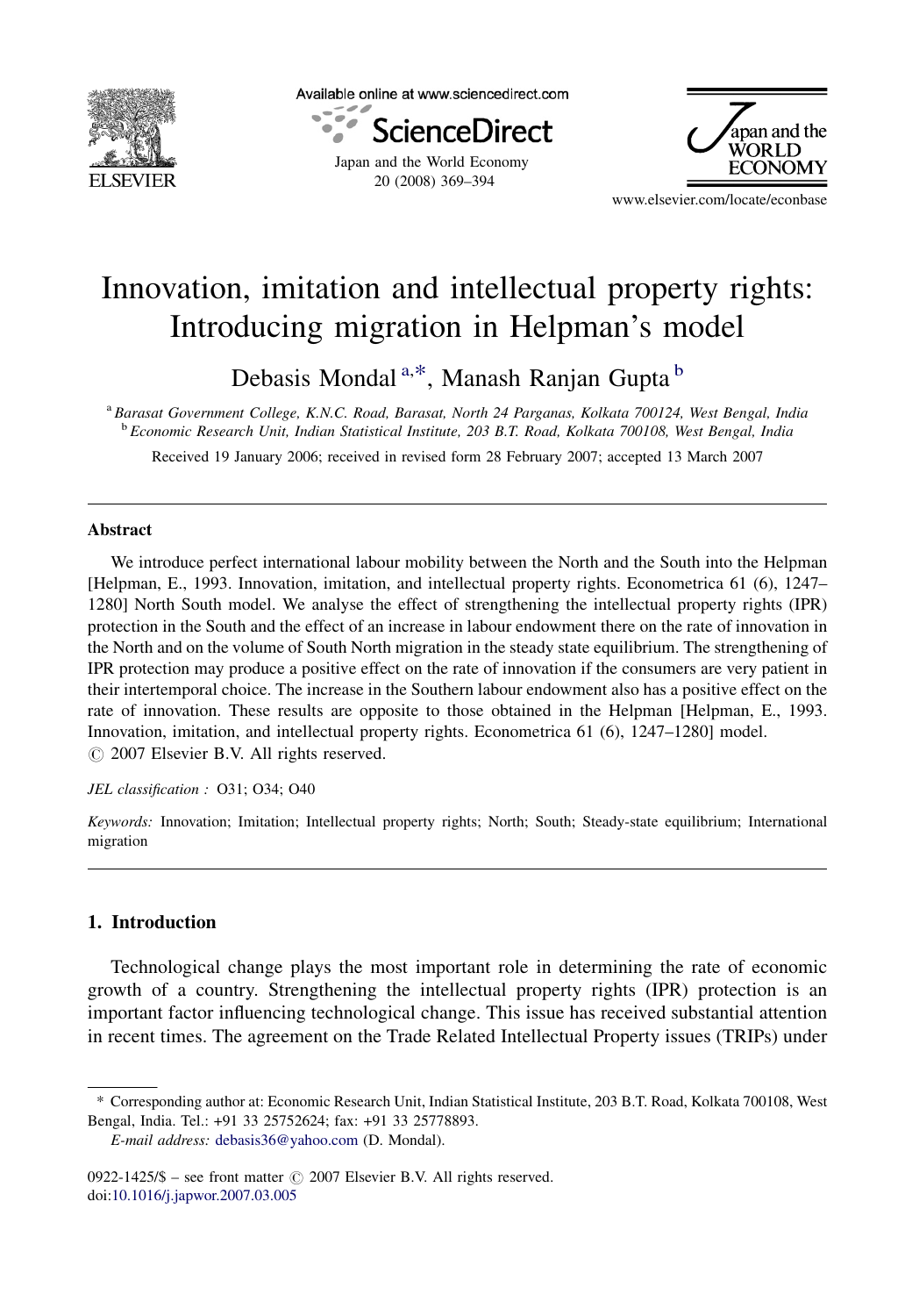the GATT-WTO of 1994 requires that the developing countries should strengthen their intellectual property rights (IPR) protection. Formal scientific studies analysing the effects of strengthening IPR protection on the technological progress are also available in the theoretical and empirical literature of international trade, and there has been an ongoing debate on this issue.

Existing theoretical literature is based either on the product variety framework developed by [Grossman and Helpman \(1991b\)](#page--1-0) or on the quality ladder framework developed by [Grossman and](#page--1-0) [Helpman \(1991a\).](#page--1-0)<sup>1</sup> Models developed by [Helpman \(1993\)](#page--1-0), [Lai \(1998\)](#page--1-0), etc. are also based on product variety framework in which technological change is viewed as product development. In all these models, R&D sector develops new product designs (technology) using labour as input, and thus, the number of products (varieties) grows over time. Also all these models consider a world consisting of an innovative North and an imitating South and assume the existence of a steady state growth equilibrium of the entire world economy. In [Grossman and Helpman \(1991b\),](#page--1-0) imitation rate in the South is endogenously determined. However, this rate of imitation is treated as exogenous in [Helpman \(1993\)](#page--1-0) and in [Lai \(1998\).](#page--1-0) [Grossman and Helpman \(1991b\)](#page--1-0) and [Helpman \(1993\)](#page--1-0) do not consider imitation through multinationalisation of Northern firms in the South. However, in [Lai \(1998\)](#page--1-0), the Southern firms can imitate only after multinationalisation has taken place.

The nature of the effect on the rate of innovation due to strengthening of IPR protection also varies from model to model. In [Grossman and Helpman \(1991b\)](#page--1-0) and in [Helpman \(1993\),](#page--1-0) strengthening of IPR protection in the South lowers the rate of innovation in the North. However, [Lai \(1998\)](#page--1-0) shows that the rate of innovation is increased due to strengthening of IPR protection when multinationalisation is the channel of production transfer.

All these North South models of product development and endogenous growth ignore the issue of international labour mobility. These models assume labour endowments to be country specific though the per capita expenditure and hence the instantaneous level of utility of each of the two regions is endogenously determined. There is no international labour mobility even if the per capita real spendings in the two regions are different in equilibrium. There are substantial empirical evidences of international labour mobility taking place in the real world. The static two country competitive equilibrium models as well as the dynamic North–South models of exogenous growth have dealt with this problem. The existing literature consists of the works of [Bhagwati and Rodriguez \(1976\)](#page--1-0), [Kenen \(1971\),](#page--1-0) [Grubel and Scott \(1966\),](#page--1-0) [Rivera-Batiz \(1981,](#page--1-0) [1982\),](#page--1-0) [Watanabe \(1969\)](#page--1-0), [Thompson \(1984\)](#page--1-0), [Roemer \(1983\),](#page--1-0) [Saavedra Rivano and Wooton](#page--1-0) [\(1983\)](#page--1-0), [Wooton \(1982\)](#page--1-0), [Mountford \(1997\)](#page--1-0), [Bhagwati and Hamada \(1974\),](#page--1-0) [Galor and Stark](#page--1-0) [\(1991\)](#page--1-0), [Ethier \(1985, 1986\)](#page--1-0), [Djajic \(1989\)](#page--1-0), etc. [Macmillan \(1982\)](#page--1-0) has made an interesting survey of this literature. [Lundborg and Segerstrom \(2000, 2002\)](#page--1-0) analyse the growth and welfare effects of international migration using the quality ladder framework developed by [Grossman and](#page--1-0) [Helpman \(1991a\).](#page--1-0) However, no such analysis has been made in the product variety structure and we plan to fill up this gap.

In this paper, we introduce perfect international mobility of labour between the North and the South because this is a standard assumption made in the existing static and dynamic models of factor mobility. Following [Lundborg and Segerstrom \(2000, 2002\),](#page--1-0) we also assume that the

<sup>1</sup> [Glass and Saggi \(2002\)](#page--1-0), [Horii and Iwaisako \(2007\)](#page--1-0), [Yang and Maskus \(2001\),](#page--1-0) etc. have developed models based on quality ladder framework. Since our contribution is based on the product variety framework, we shall only survey the existing works based on this framework.